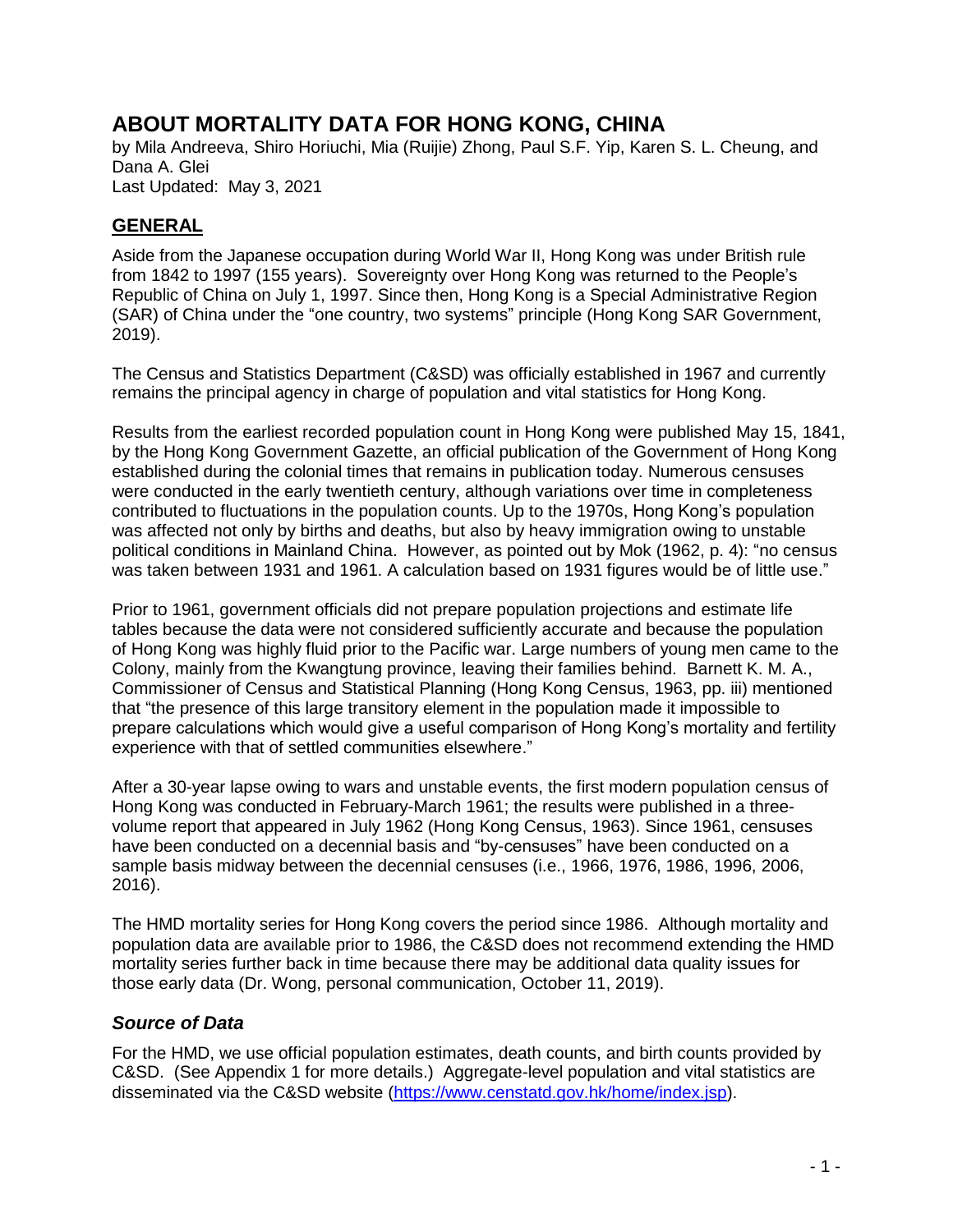## *Specific Episodes in Hong Kong's Demographic History*

The demographic transition proceeded at a rapid pace in Hong Kong, with the total fertility rate falling from about 5 in 1960 to close to 1 in 2017 (one of the lowest level in the world; Census and Statistics Department, 2018a) and life expectancy at birth ( $e_0$ ) increasing by more than 14 years between 1961 and 2002 ( $e_0$ =78.6 for men and 84.5 for women) (Cheung et al., 2005). By 2018, *e*<sup>0</sup> reached 82.2 years for men and 87.6 years for women, one of the highest values in the world (Census and Statistics Department, 2019).

#### **Population Growth and Migration, 1961-1971**

Since 1961, birth and death registration in Hong Kong are regarded as very accurate. In contrast, the figures for migration—as compiled from the best sources available with the help of the Director of Immigration and the Commissioner of Registration of Persons (Mok, 1962)—are considered less accurate. Mok (1986, p. 11) concluded that "the figure 80,000 is used as the annual net gain by migration for the high projection in the period mid-year 1962 to mid-year 1971. The figures of 50,000 and 20,000 are used for the medium and low projections respectively during the same period, except 1962 for which a net gain of 122,000 has been assumed." During 1961-71, Hong Kong experienced fast population growth (2.3% average annual growth rate), primarily because of the effect of baby boomers (Census and Statistics Department, 2012).

#### **Population Growth and Migration, 1971-1981**

Population growth continued at a steady pace between 1971 and 1976, but accelerated in 1976- 1981 (3.3% average annual growth) because of heavy immigration from Mainland China prior to the abolition of the touch-base policy<sup>1</sup> (Census and Statistics Department, 2012). Many of these immigrants were aged 15-44 and thus, the population in this age range grew from 2.02 million in 1971 to 2.51 million in 1981 (Census and Statistics Department, 2012).

#### **Population Growth and Migration, 1981-1991**

During 1981-1991, immigrants came from the Mainland through the one-way permit (OWP) scheme; many of these entrants were spouses and children of immigrants from the Mainland who entered Hong Kong before the abolition of the touch-base policy (Census and Statistics Department, 2012). However, population growth was low from the mid-1980s to the early 1990s (e.g., 0.3% in 1990) because of a large outflow of emigrants (Census and Statistics Department, 2017a, paragraph 2.1).

#### **Population Growth and Migration, 1991-2001**

The number of OWP holders and foreign domestic helpers (FDHs) coming to Hong Kong continued to increase during 1991-2001 (Census and Statistics Department, 2012). Most of the OWP holders were spouses of Hong Kong residents and their children, which partially offset the drop in the population below age 15 resulting from fertility decline. FHDs were predominately female, thus reducing the sex ratio of male to females.

Population growth increased somewhat between 1991 and 1996 (1.8%) as people from Hong Kong who had migrated overseas earlier began to return to Hong Kong for economic reasons or

<sup>1</sup> Under the touch-base policy (November 1974-October 1980), illegal immigrants from the mainland who evaded capture and "reached base" (i.e., found proper accommodations with relatives or otherwise) were permitted to stay in Hong Kong.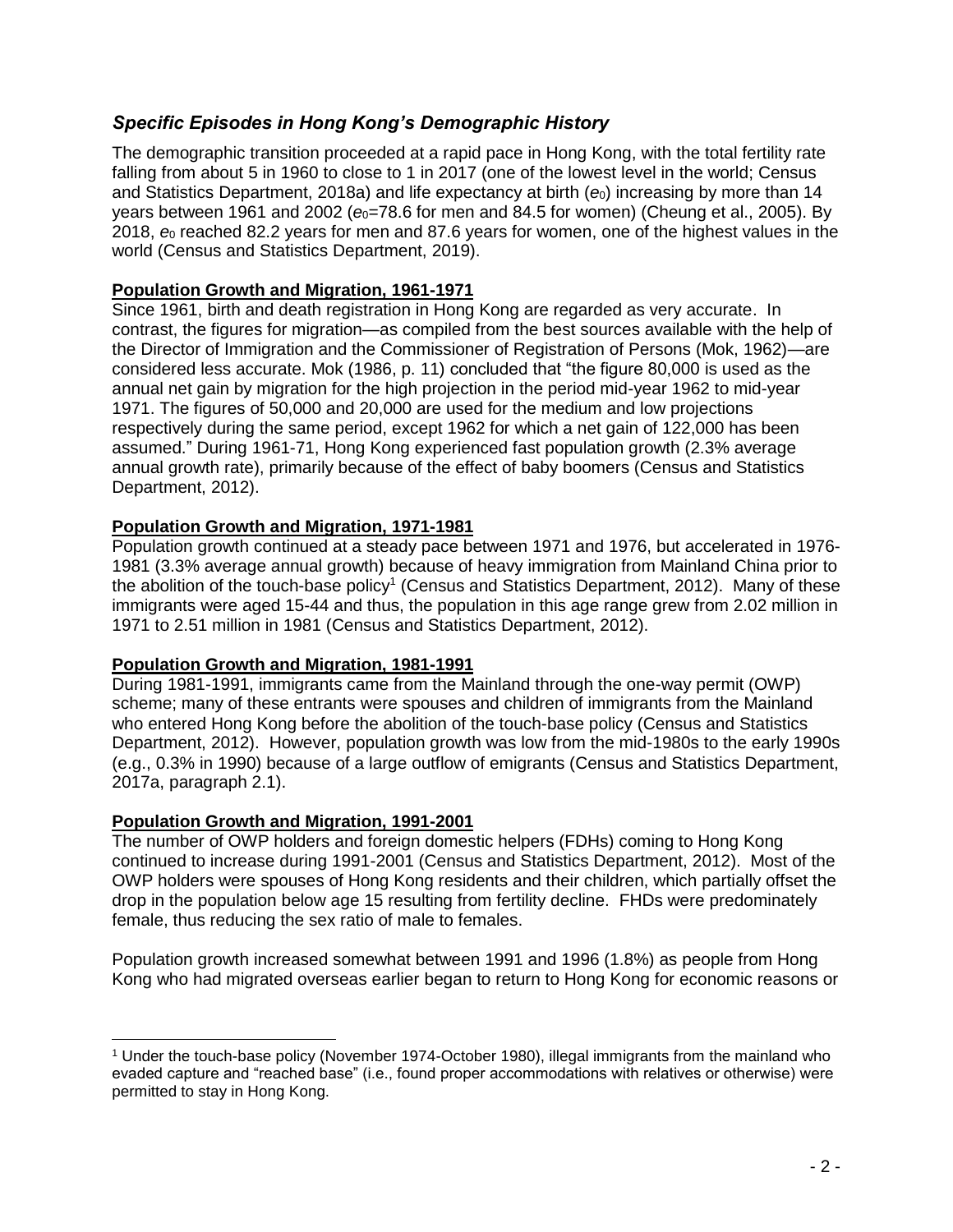to reunite with family (Census and Statistics Department, 2012). Since Hong Kong reverted to Chinese rule in 1997, population growth has remained at a low level.

#### **Population Growth and Migration, 2001-2016**

Low fertility during 2001-2011 resulted in slow population growth (0.4% in 2001-2006, 0.6% in 2006-11). In 2003, Hong Kong experienced population decrease (-0.2%), possibly as a result of the outbreak of Severe Acute Respiratory Syndrome (SARS) (Census and Statistics Department, 2017a, paragraph 2.1). Between February 15 and May 31, 2003, 1,755 people in Hong Kong were infected with SARS and 299 died (Benitez, 2003; Leung et al., 2009).

#### **Population Aging and Sex Ratios, 1986-2016**

Given low fertility and low mortality, Hong Kong experienced population aging during the period covered by the HMD series: the percentage of the population below age 15 declined from 23.1% in 1986 to 11.3% in 2016, while the percentage aged 65 and older increased from 7.7% to 15.9%, respectively (Census and Statistics Department, 2017a, Table 2.2). The large inflows of OWP holders and FDHs reduced the male/female sex ratio from 1.062 in 1986 to 0.852 in 2016 (Census and Statistics Department, 2017a, Table 2.4).

### **TERRITORIAL COVERAGE**

There have been no territorial changes since 1898.

## **POPULATION COUNT DATA**

#### *Coverage and Completeness*

Population estimates are updated by C&SD on a half-yearly basis, reflecting the mid-year and year-end demographic situations. Prior to August 2000, population estimates were compiled using the **extended** *de facto* **approach**. Like all *de facto* population counts, it covers all persons present at the reference date (i.e., permanent residents, non-permanent residents, and visitors). However, it is "extended" in the respect that a Hong Kong Permanent Resident is still counted as part of the Hong Kong population if, at the reference date, he/she is not in Hong Kong but temporarily in the Mainland of China or Macao (Census and Statistics Department, 2018b).

Since August 2000, the **resident population** approach has been adopted in place of the extended *de facto* approach. C&SD has recompiled the population estimates for the period 1996-2000 to represent the resident population. This shift in population coverage reflects the view that, from a statistical theory standpoint, the **resident population** concept is more relevant for measuring the population size of a place. In particular, this approach better accounts for the current residency and mobility patterns of the Hong Kong population. [For more details about the methodology for compiling population estimates for Hong Kong, see Census and Statistics Department (2002).]

Under the **resident population** approach, the "Hong Kong Resident Population" comprises both "*Usual Residents*" and "*Mobile Residents*". "*Usual residents"* refer to two categories of people: (a) Hong Kong Permanent Residents who have stayed in Hong Kong for at least 3 months during the 6 months before or for at least 3 months during the 6 months after the reference date, regardless of whether or not they are present in Hong Kong at the reference date; and (b) Hong Kong Non-permanent Residents who are present in Hong Kong at the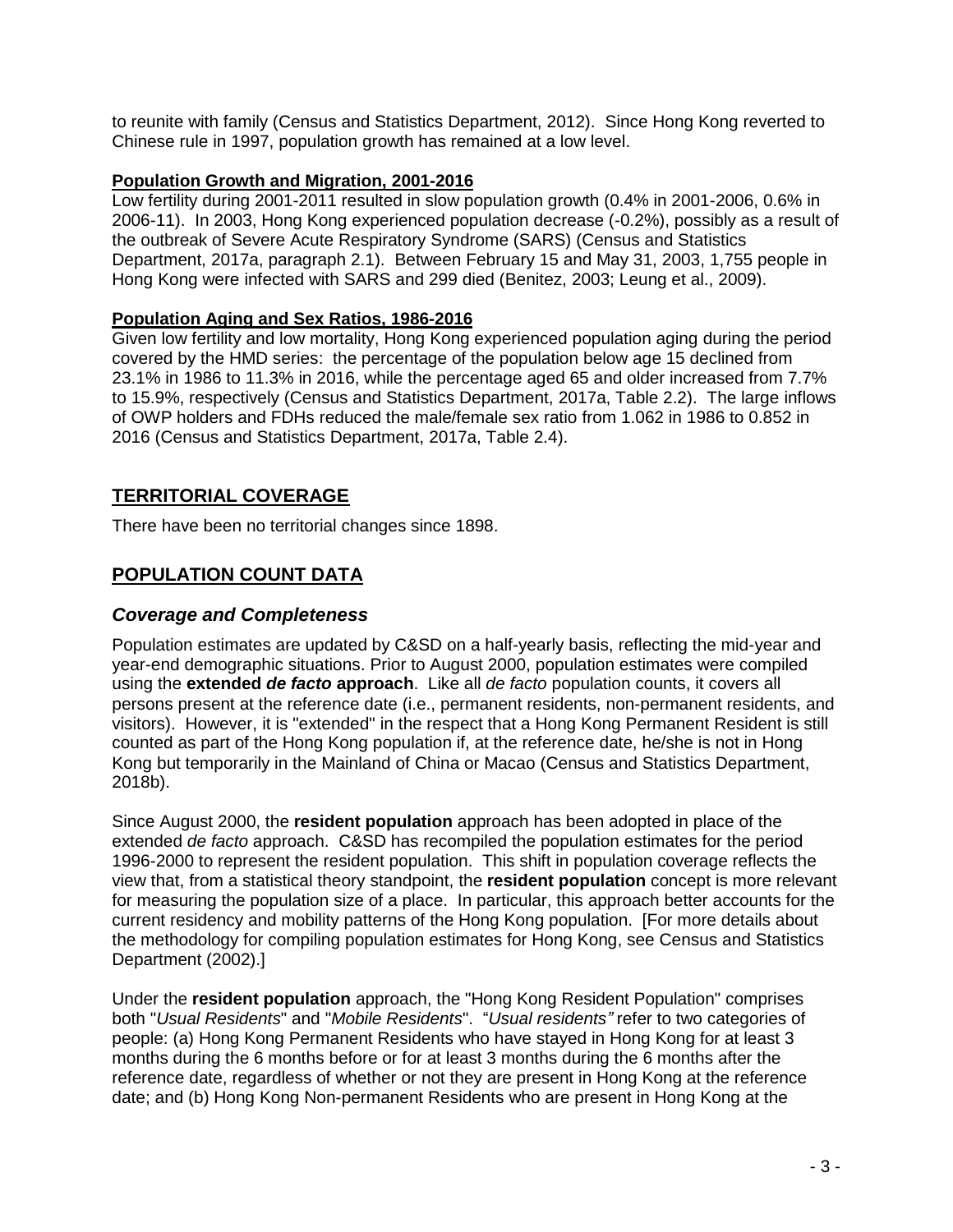reference date. Hong Kong Permanent Residents who are not "*Usual Residents*" are classified as "*Mobile Residents*" if they have stayed in Hong Kong for at least 1 month but less than 3 months during the 6 months before or for at least 1 month but less than 3 months during the 6 months after the reference date, regardless of whether or not they are in Hong Kong at the reference date (Census and Statistics Department, 2018b).

Similarly, population censuses/by-censuses have represented the "Hong Kong Resident Population" enumerated under the *resident population* approach since the 2001 census. The 1996 Population By-census originally referred to the resident population enumerated under the de jure enumeration approach<sup>2</sup>, but the census counts were recompiled based on the *resident population* approach in August 2000. The 1991 Population Census and earlier censuses/bycensuses referred to the population enumerated under the *de facto enumeration* approach. 3

The reference date for population censuses/by-censuses also varied over time. For example, the 2001 Population Census was conducted in mid-March; the 2006 Population By-census was taken in mid-July; and the 2011 Population Census and the 2016 Population By-census occurred at the end of June.

Given the long history of census-taking in Hong Kong, recent censuses are nearly complete, and age reporting is reasonably good. In Hong Kong, independent estimates of completeness are available from Post Enumeration Surveys that were conducted shortly after each census. For the censuses/by-census conducted between 1971 and 1996, the degree of over- or underenumeration was within  $\pm 1\%$  (see Table 1).

 $\overline{a}$ 

<sup>&</sup>lt;sup>2</sup> The resident population in the 1996 Population By-census covered members of household usually living in Hong Kong in the 6-month period either before or after the reference moment, and those who usually worked in the mainland of China/ Macao. Under the *de jure* enumeration approach, all members of the household were enumerated in the quarters where they usually resided at the reference date (March 15, 1996).

<sup>&</sup>lt;sup>3</sup> The 1991 Population Census and earlier censuses/by-censuses enumerated all persons who were present in Hong Kong at the reference date plus Hong Kong residents who were temporarily away from Hong Kong. Thus, census reports published population counts for both the *de facto* and the resident population. However, detailed questions on demographic and socioeconomic characteristics were only asked of those present in Hong Kong at the reference moment (i.e., *de facto* population). Thus, detailed data were compiled only for the *de facto* population.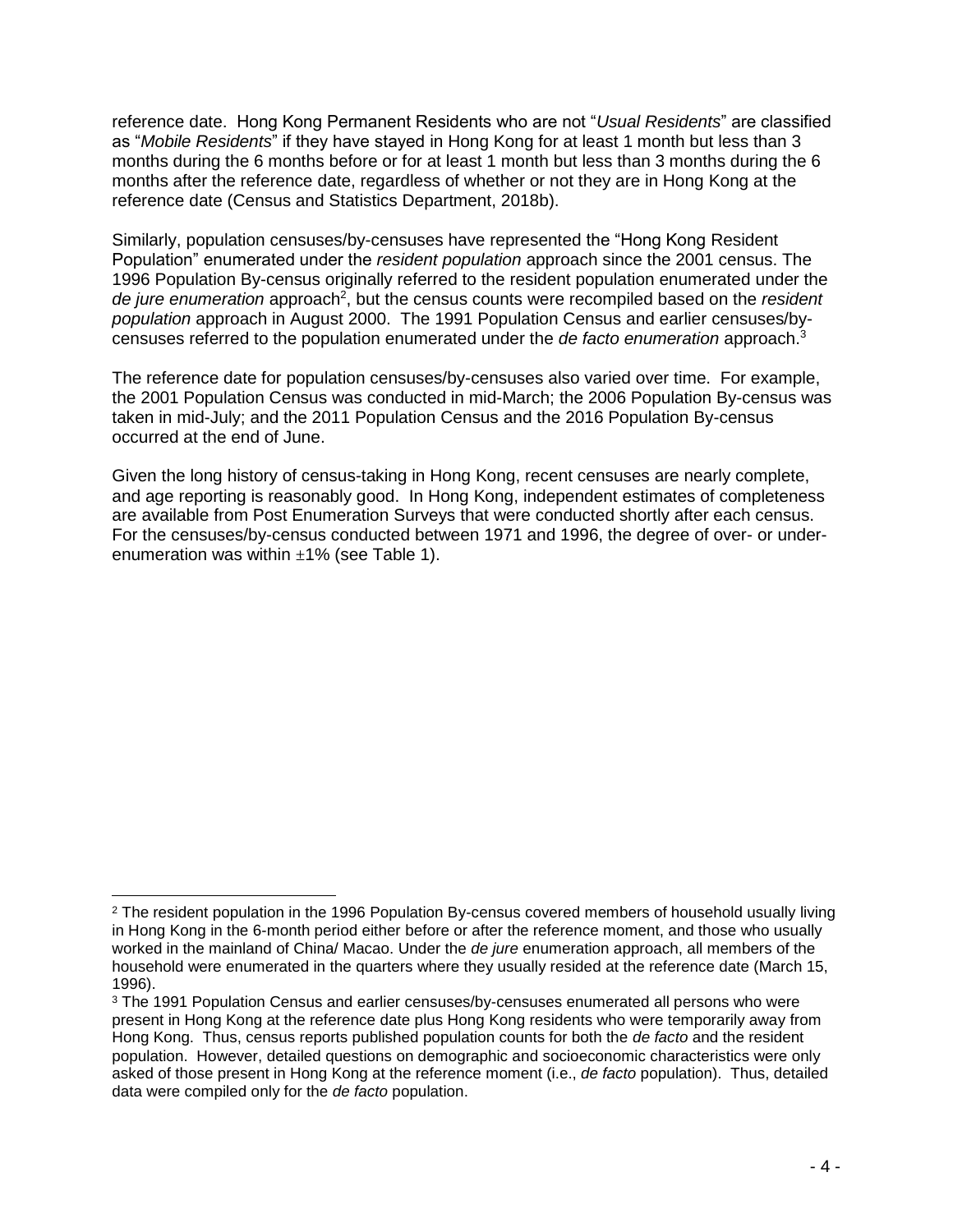| Year of census/by-census | Over-enumeration (+) / under-enumeration (-) rate     |  |  |
|--------------------------|-------------------------------------------------------|--|--|
| 1971                     | $-1.0%$                                               |  |  |
|                          | Source: Section 11.5C of Hong Kong Population and     |  |  |
|                          | Housing Census 1971 Technical Report                  |  |  |
| 1976                     | $-0.4%$                                               |  |  |
|                          | Source: Section 18 of Ch. II of Hong Kong By-census   |  |  |
|                          | 1976 Main Report Volume 1: Analysis                   |  |  |
| 1981                     | < -0.1% for population in omitted living quarters;    |  |  |
|                          | +0.1% for population in enumerated living quarters    |  |  |
|                          | Source: P.107-109 of Hong Kong 1981 Census Main       |  |  |
|                          | Report Volume 1: Analysis                             |  |  |
| 1986                     | $-0.6%$                                               |  |  |
|                          | Source: P.87 of Hong Kong 1986 By-census Main         |  |  |
|                          | <b>Report Volume 1</b>                                |  |  |
| 1991                     | $< -0.5%$                                             |  |  |
|                          | Source: P.168 of Hong Kong 1991 Population Census     |  |  |
|                          | Main Report                                           |  |  |
| 1996                     | Close to 0.0%                                         |  |  |
|                          | Source: P.178 of 1996 Population By-census Main       |  |  |
|                          | Report                                                |  |  |
| 2001                     |                                                       |  |  |
| 2006                     | Very small                                            |  |  |
| 2011                     | (C&SD no longer publishes the exact discrepancy rate) |  |  |
| 2016                     |                                                       |  |  |

#### **Table 1. Over-enumeration and under-enumeration rates from Post Enumeration Surveys, 1971-2016**

## *Age Misreporting*

Many decades ago, age reporting in Hong Kong was affected by the Chinese method of reckoning age and calendar. A Chinese baby is counted as one-year-old at birth. S/he becomes two on the next Chinese New Year's Day. Thus, errors may result from the conversion of age to the Western method of measuring age. Direct collection of birth date can also be problematic as most older Chinese do not know their date of birth, although they may know their zodiac animals and birthdays on the Lunar (Chinese) calendar, which does not completely align with the Gregorian calendar generally used today. Officials at C&SD note that such problems are likely to affect only very old cohorts and thus, has not been a major concern in recent decades. A previous study of 147 Hong Kong near centenarians and centenarians found 33 individuals (22%; 6 males and 27 females) who self-reported their age as one year older (following the traditional Chinese method of counting age) than their age based on the Western method of counting (Lau and Cheung, 2016). This same issue is likely to apply to the HMD data for Taiwan and South Korea.

## **DEATH COUNT DATA**

#### *Coverage and Completeness*

Death counts represent the *de facto* population (i.e., includes all deaths that occur in Hong Kong, regardless of the decedent's country of residence or their length of stay in Hong Kong).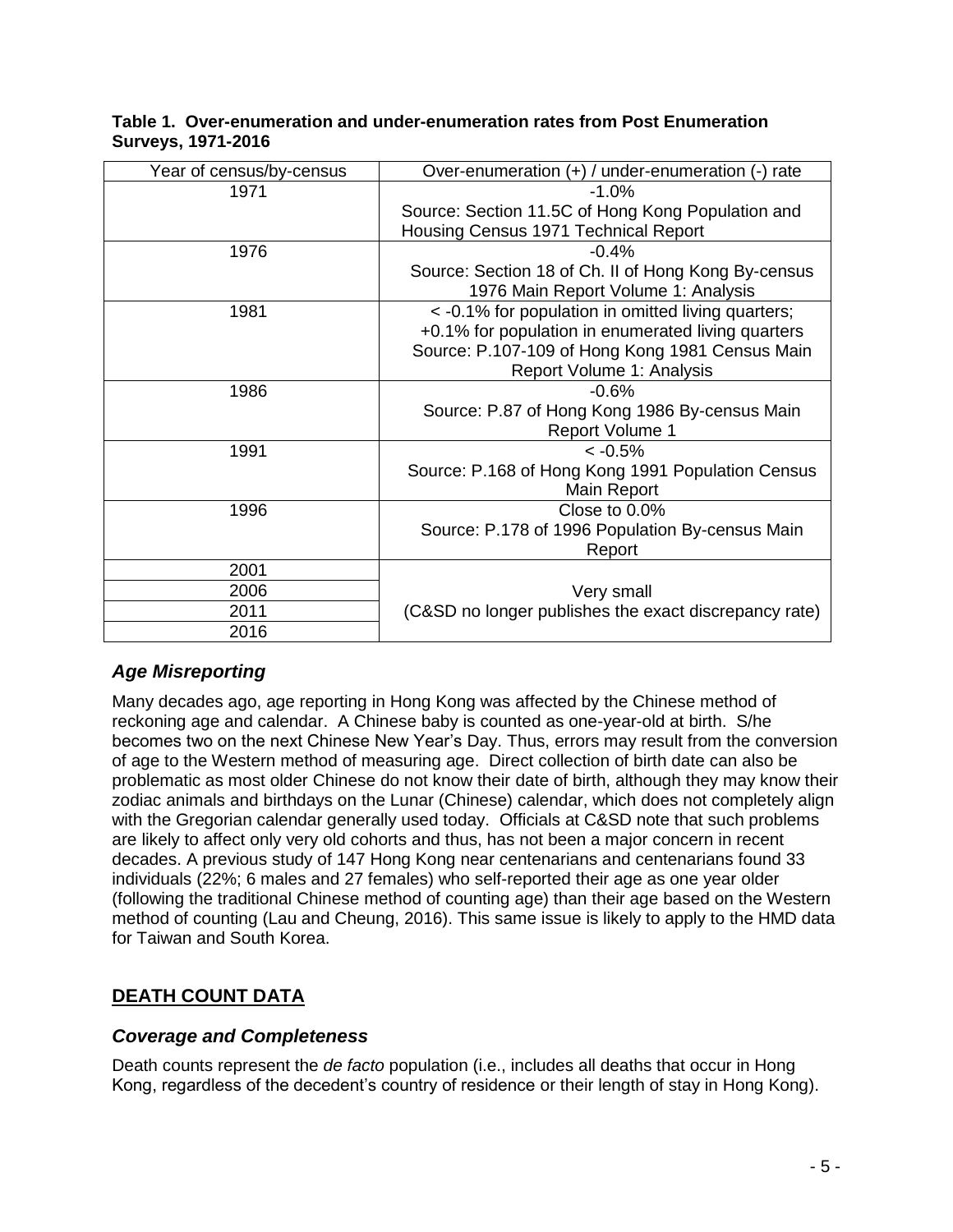We include deaths according to the year in which they occurred, although the death may not be registered until later than the year in which it occurred.

In Hong Kong, the registration of deaths is thought to have been accurate and complete since 1960 (United Nations, 1974). Under section 14 of the Births and Deaths Registration Ordinance (Chapter 174, Laws of Hong Kong), it shall be the duty for the informant (being the nearest relative or other relevant person of the deceased) to register a death from natural causes within 24 hours [\(https://www.immd.gov.hk/eng/services/birth-death/Registering\\_a\\_death.html#a\)](https://www.immd.gov.hk/eng/services/birth-death/Registering_a_death.html#a). As for a death resulting from unnatural causes such as poison, suicide or violence, these cases are reported to a Coroner [\(https://www.immd.gov.hk/eng/services/birth](https://www.immd.gov.hk/eng/services/birth-death/Registering_a_death.html#b)death/Registering a death.html#b).

### *Calculating Mortality Rates*

As noted above, death counts (i.e., the numerator for computing mortality rates) in Hong Kong cover the *de facto* population. Official population estimates (i.e., the denominator) cover the extended *de facto* population prior to 1996 and cover the resident population since 1996. Prior to 1996, the only difference in the coverage of the numerator (deaths) and denominator (population estimates) is that the former covers the *de facto* population, whereas the latter covers the extended *de facto* population (i.e., including Hong Kong Permanent Residents who are temporarily in the mainland of China or Macao at the reference date). We compared the *de facto* census counts for 1986 and 1991 with the extended *de facto* population estimates and found that the latter are generally larger than the former. In 1986, the total extended *de facto* population estimate of 5,524,600 (as of 7/1/1986) was 2.4% larger than the total *de facto* census count of 5,395,997 (as of 3/11/1986), but the biggest differential was at age 40 (where the extended *de facto* population estimate was 16.6% larger than the *de facto* population census counts, although the mortality rate is low at that age). In 1991, the total extended *de facto* population estimate of 5,752,000 (as of 7/1/1991) was 4.2% larger than the total *de facto* census count of 5,522,281 (as of 3/15/1991), but again the biggest differential was in the same cohort (i.e., those aged 45 in 1991: extended *de facto* population estimate was 17% larger than the *de facto* census count).

Since 1996, the numerator (registered deaths) covers the *de facto* population, whereas the denominator (population estimates) covers the "resident population." A comparison of the total *de facto* census count of 6,121,217 as of 3/15/1996 (Census and Statistics Department, 1996, Table 1, p. 12) with the resident population estimate of 6,435,500 (as of 7/1/1996) indicates that the latter was 5.1% larger than the former. Apart from the difference in the reference date, the differential occurs because the number of "Usual" and "Mobile" Hong Kong residents not in Hong Kong at the census reference date (who are counted in the resident population but not in the census) was larger than the number of non-residents (who are counted in the *de facto* census but not in the resident population). By 2016, the total Resident Population (7,336,585) was only 0.9% larger than the *de facto* population (7,269,503) (Census and Statistics Department, 2017b, Table 1, p. 22).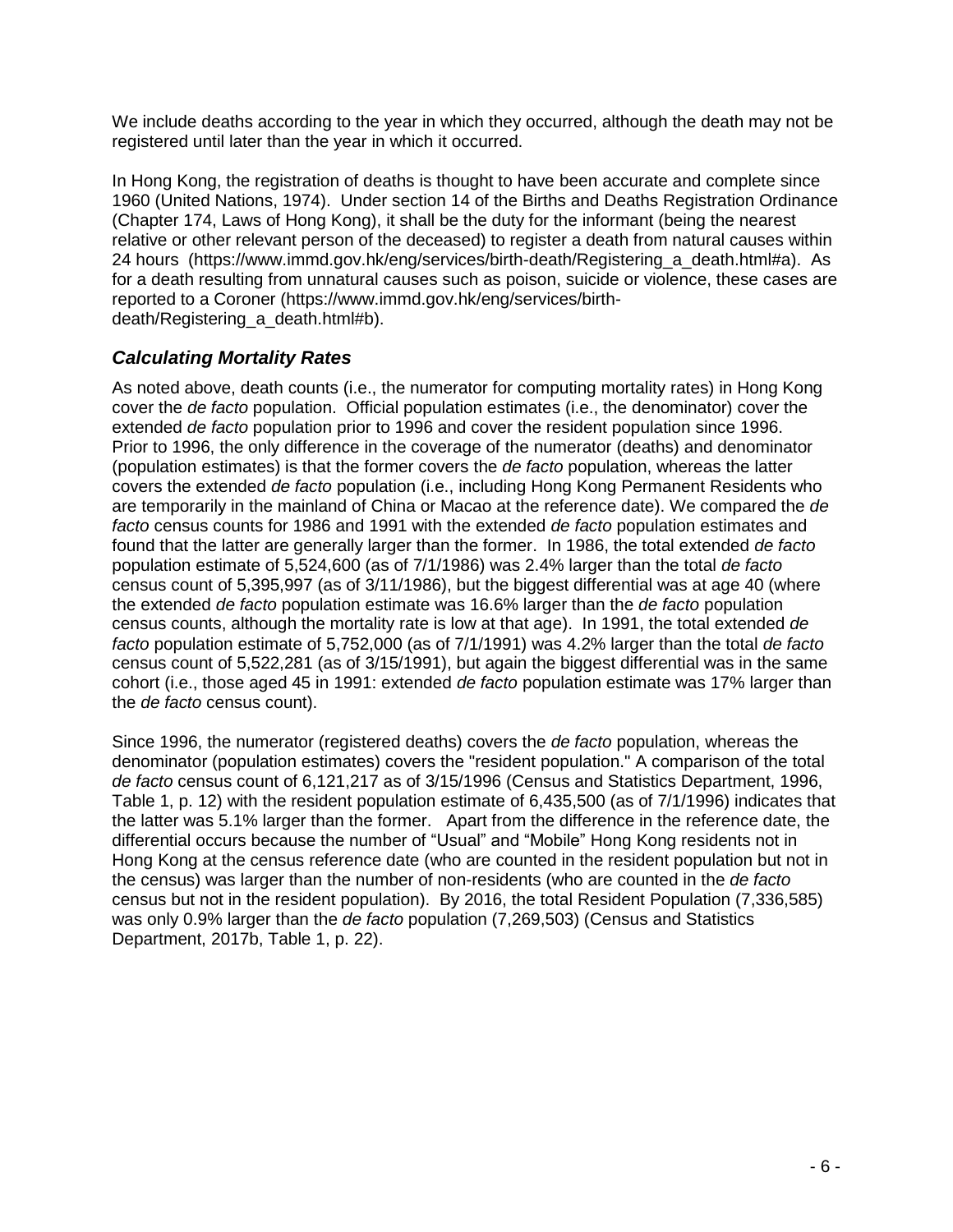Numerator-denominator bias in the mortality rates resulting from discrepancies between the coverage of registered deaths and population estimates could result from two types of errors: 1) Hong Kong residents who die outside of Hong Kong are excluded from the numerator, which would artificially deflate the mortality rate; and 2) deaths of visitors are included in the numerator (but excluded from the denominator after 1996), which would artificially inflate the mortality rate. Thus, these two types of errors will, at least to some extent, offset one another. If they perfectly offset one another, then there will be no numerator-denominator bias.

Experts at C&SD argue that numerator-denominator bias is likely to be minimal. They say (personal communications, April 10 and 17, 2019),

*"We changed the compilation methodology of the population from de facto basis to resident population basis since 1996 because this can better reflect the mobility pattern of the Hong Kong population. In fact, we are of the view that the current compilation method is a better measure of the mortality situation in Hong Kong than that using de facto population. For instance, a person not present in Hong Kong at the reference timepoint (not counted in the de facto population) may have returned to Hong Kong and died*  in Hong Kong during the reference period. In other words, a person who has left Hong *Kong for one year or more and died outside Hong Kong will be excluded from both the numerator (de facto deaths) and the denominator (resident population) in the compilation of death rates. Thus, the window causing the so-called discrepancies is short (i.e. at most one year). Since old people seldom travel, the impact should be minimal.*

*Thus, it may be more appropriate to compare the deaths occurring during a one-year reference period to the resident population which is compiled on the basis of the duration of stay during a one-year reference period instead of the whereabouts at a specific timepoint. This aspect is particularly relevant given that it is common for Hong Kong people to work or study outside Hong Kong and return frequently to Hong Kong.*

*Furthermore, it may not be appropriate to compare the number of babies under the de facto population and the resident population at the point of transition (i.e., 1996). During that time, many Hong Kong women gave births outside Hong Kong and brought the babies back to Hong Kong when they were less than one year old. In 1996, there were 3 653 such babies. Even though many of these babies might not be present in Hong Kong at the reference time-point, they had likely settled in Hong Kong during the reference period and should be considered in the compilation of mortality rates."*

It is important to note that possible numerator-denominator bias afflicts many other HMD countries as well. For the USA prior to 1970, the numerator is based on *de facto* death counts, whereas the denominator is based on resident population estimates; after 1970, HMD mortality rates for the USA are based on resident population coverage for both the numerator and denominator. In the case of England and Wales, deaths represent the *de facto* population, whereas population estimates since 1912 cover the permanent resident population. There appears to be similar inconsistency between numerators and denominators for Australia (although it is not completely clear from the documentation). Furthermore, there are several countries in the HMD (e.g., Russia) for which the extent of possible numerator-denominator bias resulting from differences in coverage of deaths versus population remains unclear. Numeratordenominator bias is also common for Eastern European countries where the definition of the population used to produce annual estimates has been changing over time, and where national residents living abroad are often included (e.g., see HMD documentation files for Belarus and Poland).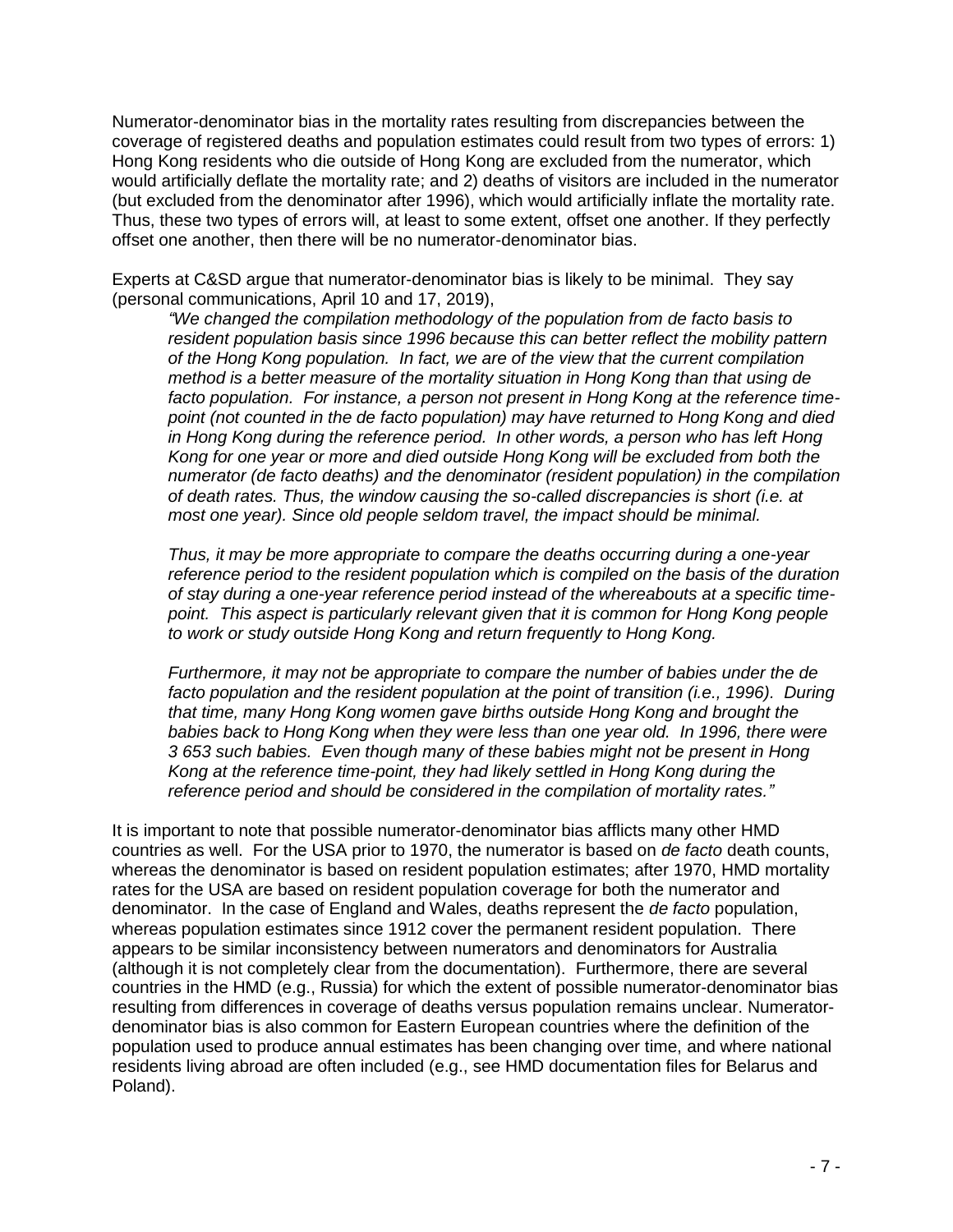Unfortunately, *de facto* census counts are not available by sex and age for the period since 1996. Thus, we are unable to determine how the ratio of the *de facto* to the resident population might have varied by sex and age, nor can we estimate alternative life tables using *de facto* census counts (rather than the official resident population estimates) to estimate exposure. We are unable to judge how much of a difference there would be in  $e_0$  if both the numerators and denominators used the same population coverage.

#### *Deaths at age 81 in 1995*

Among both sexes, there is an unusual spike in the death rate at age 81 in 1995 (Figure 1). It results because the number of registered deaths at age 81 in 1995 is almost as double that of 1994 and 1996 years (Figure 2). We reported this anomaly to the Census and Statistics Department, but they found no errors. Thus, we have retained the recorded death although it leads to a higher death rate in the corresponding life table.



#### **Figure 1. Death rates by year and sex, Hong Kong, Age 81**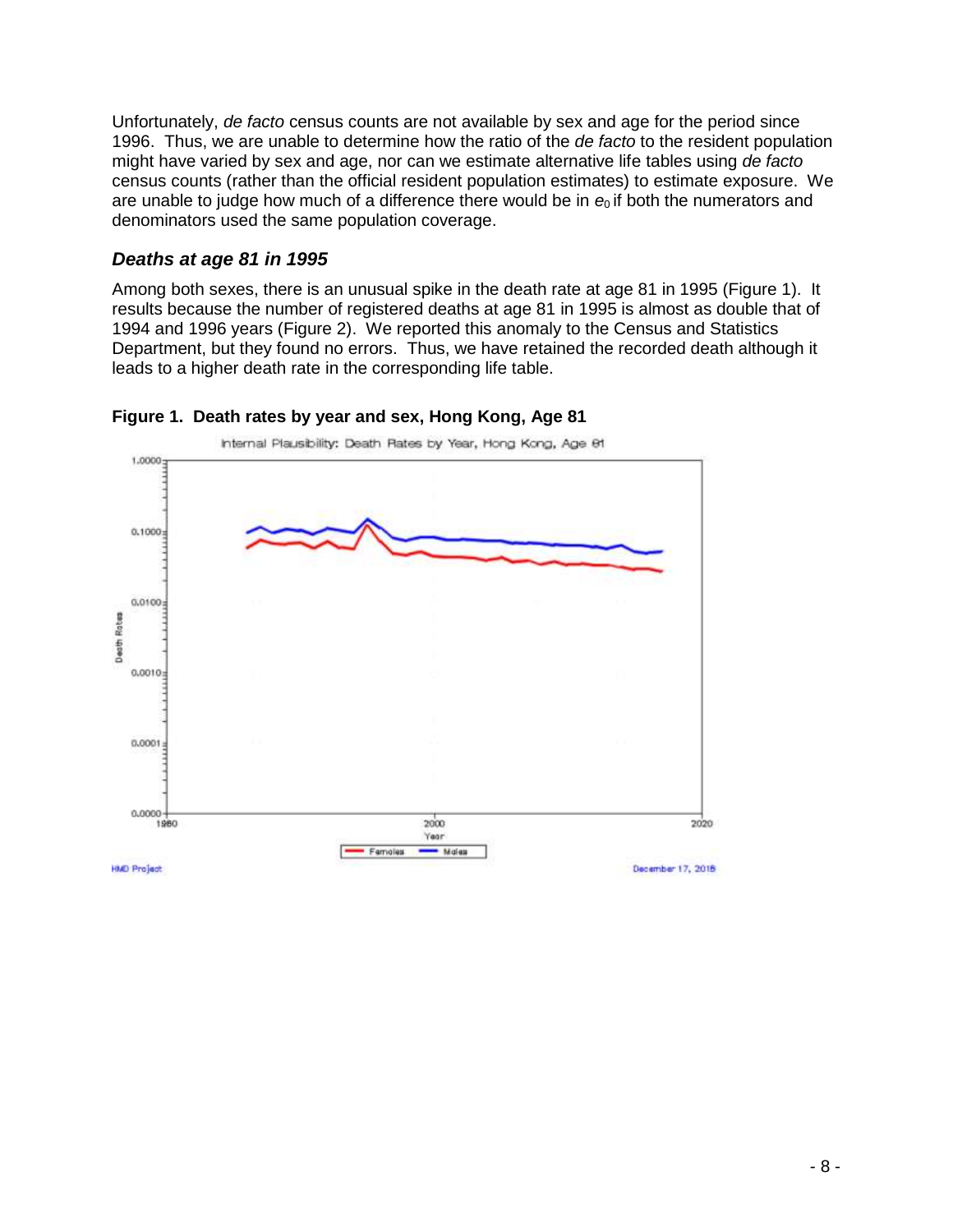



## **BIRTH COUNT DATA**

## *Coverage and Completeness*

Like deaths, birth counts refer to the *de facto* population. According to the United Nations (1974), registration of births in Hong Kong has been accurate and reasonably complete since 1969. In Hong Kong, under section 7 of the Births and Deaths Registration Ordinance (Chapter 174, Laws of Hong Kong), parents of every child shall apply for the registration of the child's birth at a birth registry within 42 days. [\(https://www.immd.gov.hk/eng/services/birth](https://www.immd.gov.hk/eng/services/birth-death/Registration_of_a_Birth.html#aa)death/Registration of a Birth.html#aa). The UN reports that birth registration for Hong Kong SAR was 90% or better in 2016 (United Nations Statistics Division, 2017).

## *Specific Details*

Since birth counts refer to the *de facto* population, whereas official population estimates (since 1996) are based on the r*esident population*, the figures need to be interpreted with care. The annual birth counts approximately doubled between 2001 and 2011, but this "baby boom" appears to be largely a result of a court ruling in July 2001 that gave babies born in Hong Kong to Chinese nationals the right of abode in Hong Kong (Census and Statistics Department, 2017a, p. 20). Subsequently, the number of births to mainland Chinese women whose spouses are not Hong Kong permanent residents (i.e., so-called "Type II babies") increased from 620 in 2001 to a peak of 35,736 in 2011 (Census and Statistics Department, 2017a, Table 3.2). This baby boom ended in 2013 when Hong Kong implemented the "zero-quota policy" on obstetric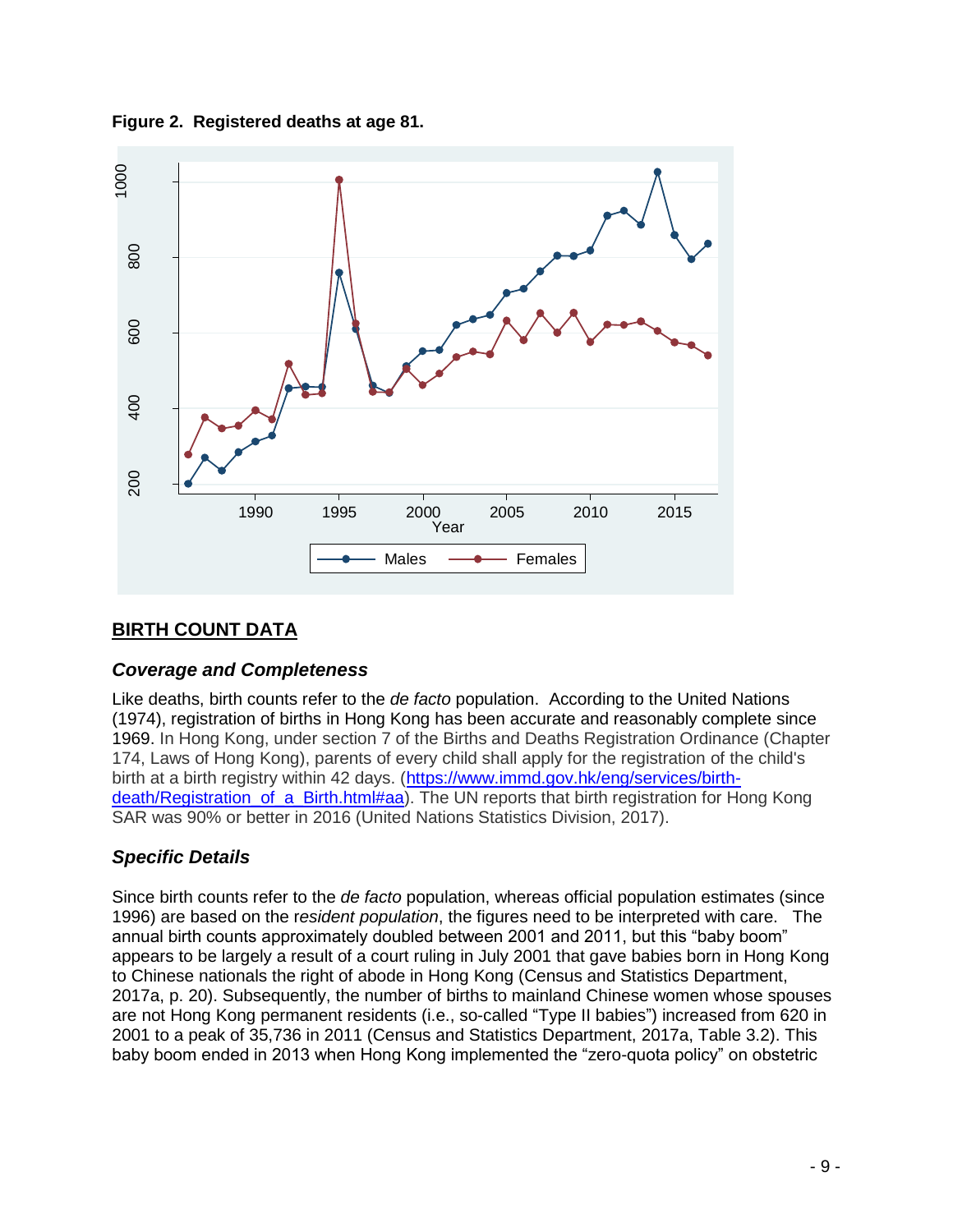services for this group.<sup>4</sup> The number of Type II babies (i.e., born to mainland Chinese women whose spouses are not Hong Kong permanent residents) declined from 26,715 in 2012 to 790 in 2013 and further dropped to 606 in 2016 (Census and Statistics Department, 2017a, Table 3.2).

Since the HMD uses the *resident population* estimates, we do not believe this issue regarding the *de facto* birth counts will notably affect our mortality estimates. Our January 1<sup>st</sup> HMD estimates of the annual population aged 0 (which are based on the official resident population estimates) do not show a baby boom like the *de facto* birth counts. For example, whereas the *de facto* birth count for 2011 was 95,451, our estimate of the age 0 population on January 1, 2012 was only 51,900.

# **ACKNOWLEDGMENTS**

We would like to thank the staff at the Census and Statistics Department for their help in compiling these data and for answering our numerous questions.

We are also very grateful to the AXA Research Fund in general and to Marine Habart in particular for their financial support for the work leading to the publication of Hong Kong in the Human Mortality Database.

## **REFERENCES**

- Benitez, M.A.. (2003). Expert committee reviews SARS outbreak in Hong Kong. *The Lancet* 362(9384):624.
- Census and Statistics Department. (1996). 1996 Population By-Census: Summary Results. Hong Kong: Census and Statistics Department.ong Kong Government Printer. Retrieved 26 August 2019

[\(https://www.statistics.gov.hk/pub/hist/1991\\_2000/B11200851996XXXXE0100.pdf\)](https://www.statistics.gov.hk/pub/hist/1991_2000/B11200851996XXXXE0100.pdf).

Census and Statistics Department. (2002). Compiling Population Estimates of Hong Kong. Pp. FD1-FD13 in: *Hong Kong Monthly Digest of Statistics.* Retrieved 21 Februrary 2009 (https://www.censtatd.gov.hk/hkstat/sub/sp150.jsp?productCode=FA100123).Census and Statistics Department. (2012). Trends in Population and Domestic Households in Hong Kong. Pp. FA5-FA8 in: *Hong Kong Monthly Digest of Statistics, April 2012.* Retrieved 15 April 2019 [\(https://www.statistics.gov.hk/pub/B71204FA2012XXXXB0100.pdf\)](https://www.statistics.gov.hk/pub/B71204FA2012XXXXB0100.pdf).Census and Statistics Department. (2017a). *Demographic trends in Hong Kong 1986-2016*. Kowloon, Hong Kong: Census and Statistics Department, Hong Kong Special Administrative Region. Retrieved 3 December 2018 [\(https://www.censtatd.gov.hk/hkstat/sub/sp20.jsp?productCode=B1120017\)](https://www.censtatd.gov.hk/hkstat/sub/sp20.jsp?productCode=B1120017). Census and

Statistics Department. (2017b). *2016 Population By-Census: Summary Results.* Hong

<sup>4</sup> Although the publication does not provide any further explanation of the "zero-quota policy", we found the following information online (https://www.info.gov.hk/gia/general/201605/18/P201605180628.htm): "…all public hospitals have stopped accepting delivery bookings from non-local pregnant women since January 1, 2013, and private hospitals have also unanimously agreed not to accept any delivery bookings, since 2013, made by doubly non-permanent resident (DNR) pregnant women (i.e. Mainland pregnant women whose spouses are not Hong Kong permanent residents) (commonly known as 'zeroquota policy')."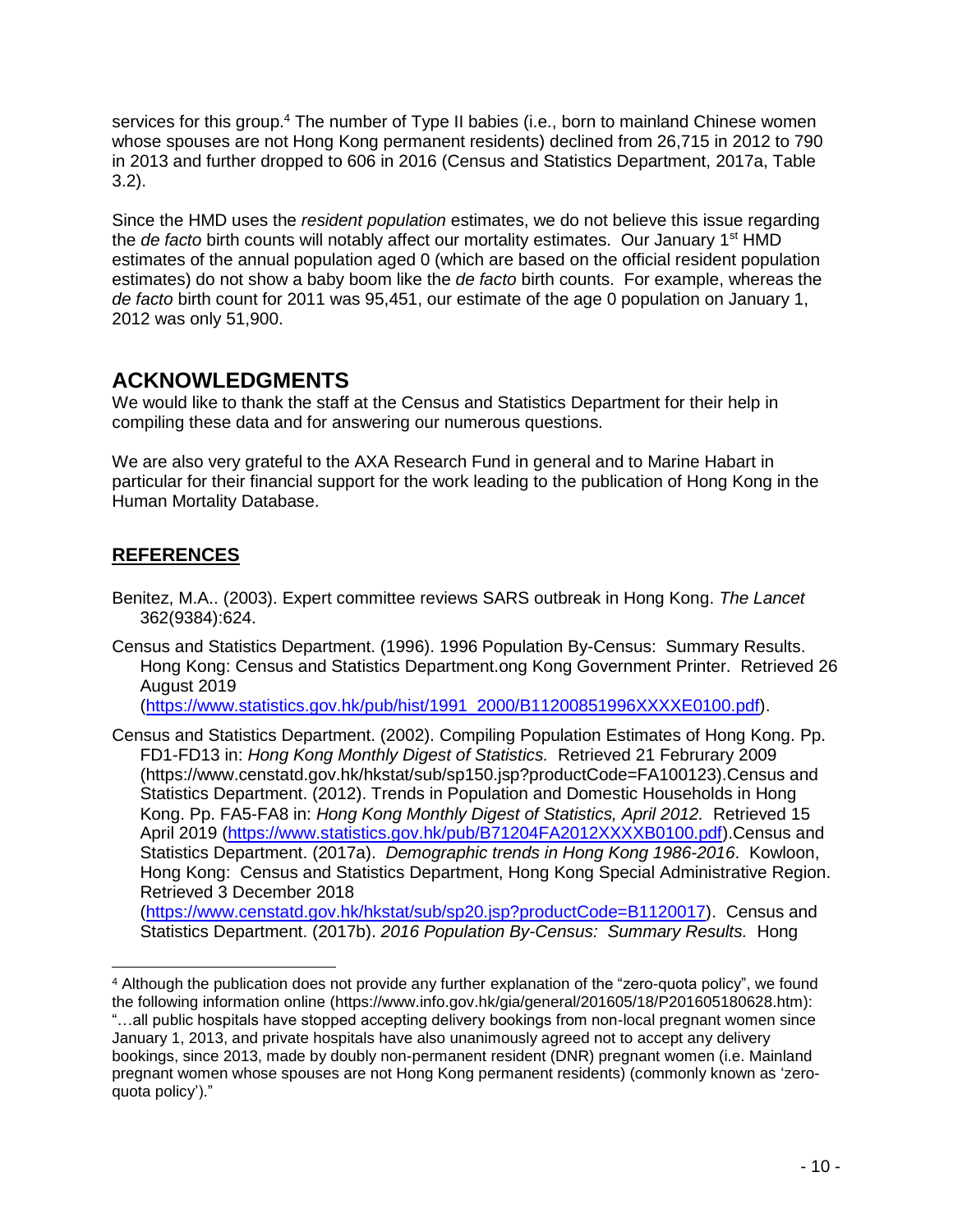Kong: Census and Statistics Department.Retrieved 15 April 2019 [\(https://www.bycensus2016.gov.hk/data/16bc-summary-results.pdf\)](https://www.bycensus2016.gov.hk/data/16bc-summary-results.pdf).

Census and Statistics Department. (2018a). Fertility trends in Hong Kong. Retrieved 14 July 2019

[\(https://www.censtatd.gov.hk/fd.jsp?file=B71812FA2018XXXXB0100.pdf&product\\_id=FA10](https://www.censtatd.gov.hk/fd.jsp?file=B71812FA2018XXXXB0100.pdf&product_id=FA100090&lang=1) [0090&lang=1\)](https://www.censtatd.gov.hk/fd.jsp?file=B71812FA2018XXXXB0100.pdf&product_id=FA100090&lang=1). Census and Statistics Department. (2018b). Population: Concepts and Methods. Retrieved 3 December 2018 [\(https://www.censtatd.gov.hk/hkstat/sub/sc20.jsp\)](https://www.censtatd.gov.hk/hkstat/sub/sc20.jsp).

- Census and Statistics Department. (2019). Hong Kong in Figures. Retrieved 4 August 2019 (https://www.statistics.gov.hk/pub/B10100062019AN19B0100.pdf).
- Cheung, S.L.K., J-M. Robine, E.J-C. Tu, G. Caselli. (2005). Three dimensions of the survival curve: horizontalization, verticalization, and longevity extension. *Demography* 42(2):243- 258.
- Hong Kong. (1911). Hong Kong Report 1911. Hong Kong: Government Printer.
- Hong Kong Census. (1963). Hong Kong Census 1961: Hong Kong Life Tables 1961-1968. Hong Kong: Jack Ranyard Lee, Acting Government Printer at the Government Press.
- Hong Kong SAR Government. (2019). Hong Kong the Facts. Last revision date: February 2019. Retrieved August 4, 2019 [\(https://www.gov.hk/en/about/abouthk/facts.htm\)](https://www.gov.hk/en/about/abouthk/facts.htm).
- Lau, Bobo Hi-Po and Cheung, SL Karen. (2016). Hong Kong Centenarian Study. In: Pachana, N. (ed.), *Encyclopedia of Geropsychology*.. Singapore: Springer. DOI 10.1007/978-981- 287-080-3\_75-1.
- Leung G.M., L.M. Ho, T.H. Lam, A.J. Hedley. (2009). Epidemiology of SARS in the 2003 Hong Kong epidemic. *Hong Kong Med J* 15(Suppl 9):S12-6.
- Mok, Benjamin N. H. (1962). Hong Kong Census 1961: Population Projections 1961-1971. Hong Kong: Jack Ranyard Lee, Acting Government Printer at the Government Press.
- United Nations, Economic and Social Commission for Asia and the Pacific. (1974). *Population of Hong Kong*. ESCAP Country Monograph Series No. I.
- United Nations Statistics Division. (2017). Coverage of civil registration system, births and deaths [electronic resource]. Retrieved 10 June 2019 [\(https://unstats.un.org/unsd/demographic-social/crvs/\)](https://unstats.un.org/unsd/demographic-social/crvs/).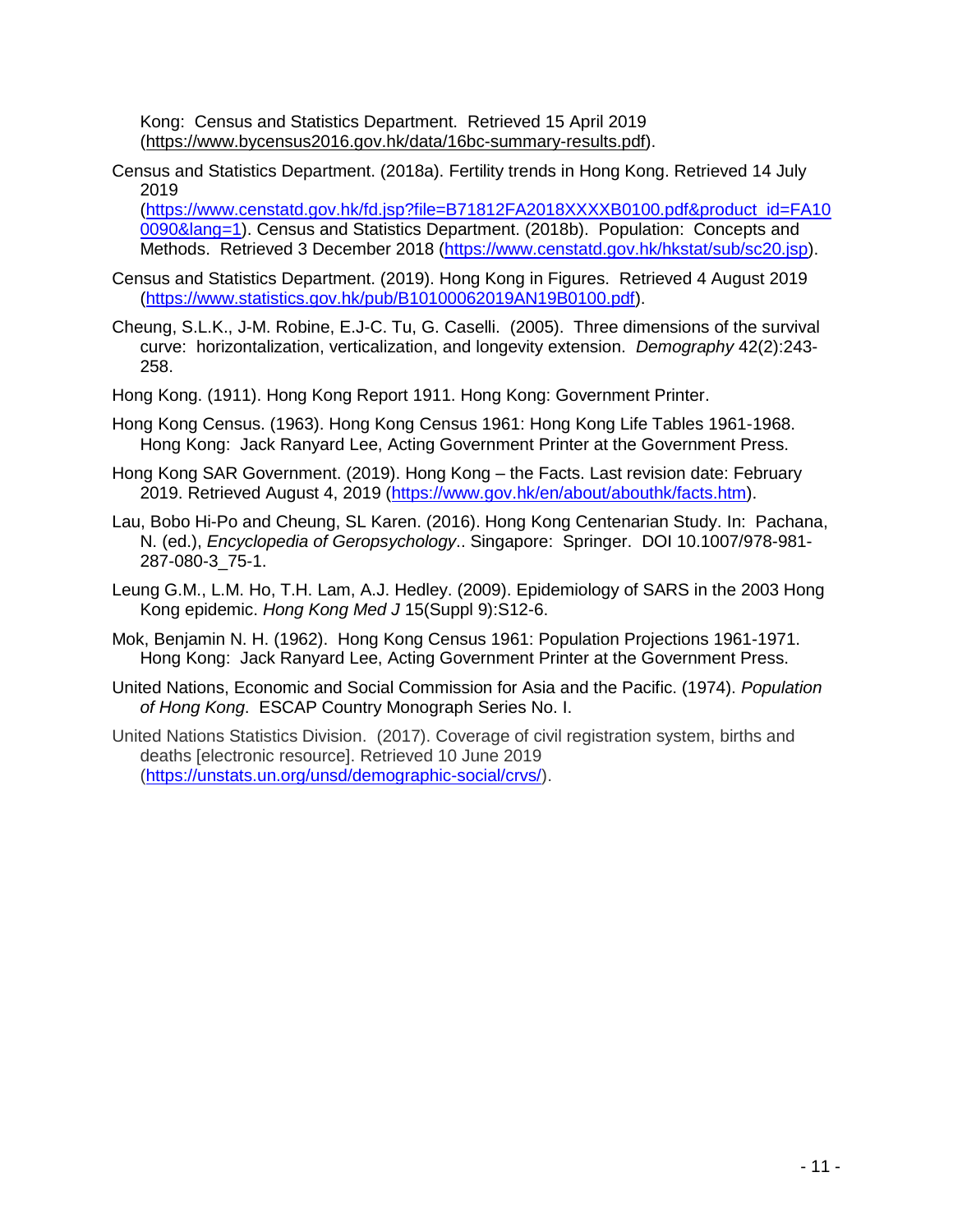# **APPENDIX 1:**

## **DESCRIPTION OF THE ORIGINAL DATA USED FOR HMD CALCULATIONS**

### **DEATHS**

| Period   | Type of Data                          | Age groups     | ' Comments   RefCode(s) <sup>†</sup> |
|----------|---------------------------------------|----------------|--------------------------------------|
| 1986-    | Annual death counts by single year of | $0,199+$ , UNK |                                      |
| 2000     | age, de facto                         |                |                                      |
| $2001 -$ | Annual death counts by single year of | $0, 1100+$     |                                      |
| 2017     | age, de facto                         | UNK            |                                      |
| $2018 -$ | Annual death counts by single year of | $0, 1100+$     |                                      |
| 2019     | age, de facto                         | UNK            |                                      |

Note: Within a given year and age subgroup, deaths of unknown sex were redistributed proportionately based on the observed sex distribution of deaths where sex was known (see NoteCode #1 in HKGnote.txt).

† The reference code is used in the raw data files (Input Database) to link data with sources.

## **POPULATION**

|          | Period   Type of Data                         | Age groups  | Comments | $\parallel$ RefCode(s) <sup>†</sup> |
|----------|-----------------------------------------------|-------------|----------|-------------------------------------|
| 1986-    | Annual population estimates                   | $0,1,2,85+$ |          | 41                                  |
| 1995     | (July 1st), extended de facto                 |             |          |                                     |
| 1996-    | Annual population estimates                   | $0,1,2,85+$ |          | 41                                  |
| 2000     | (July $1st$ ), resident population $\ddagger$ |             |          |                                     |
| $2001 -$ | Annual population estimates                   | $0,1,2,90+$ |          | 41                                  |
| 2017     | (July 1st), resident population $\ddagger$    |             |          |                                     |
| 2018-    | Annual population estimates                   | $0,1,2,90+$ |          | 42                                  |
| 2019     | (July $1st$ ), resident population $\pm$      |             |          |                                     |

Note: Because of precision concerns, C&SD estimates the population only to the nearest one hundred. In 1986, the smallest population estimate was for men aged 84 (n=1500); thus, even if C&SD estimated the population to the nearest individual, it would differ by, at most, +/- 3.3% (50 out of 1500).

† For more information, see the references file for the raw data.

‡ Prior to August 2000, the extended *de facto* approach was used to compile population estimates. Since then, the resident population approach has been adopted in place of the extended *de facto* approach. Revised population figures backdated to 1996 have been compiled to replace the old estimates.

#### **BIRTHS BY SEX**

| Period        | Type of Data                                                                 | Comments                                                                                                                                                        | RefCode(s) |
|---------------|------------------------------------------------------------------------------|-----------------------------------------------------------------------------------------------------------------------------------------------------------------|------------|
| 1948-<br>2017 | Live birth counts for the<br>de facto population by<br>sex and calendar year | Birth counts prior to 1961 represent live births<br>by year of registration, whereas birth counts<br>since 1961 represent live births by year of<br>occurrence. | 10         |
| 2018-<br>2019 | Live birth counts for the<br>de facto population by<br>sex and calendar year | Represent live births by year of occurrence.                                                                                                                    | 12         |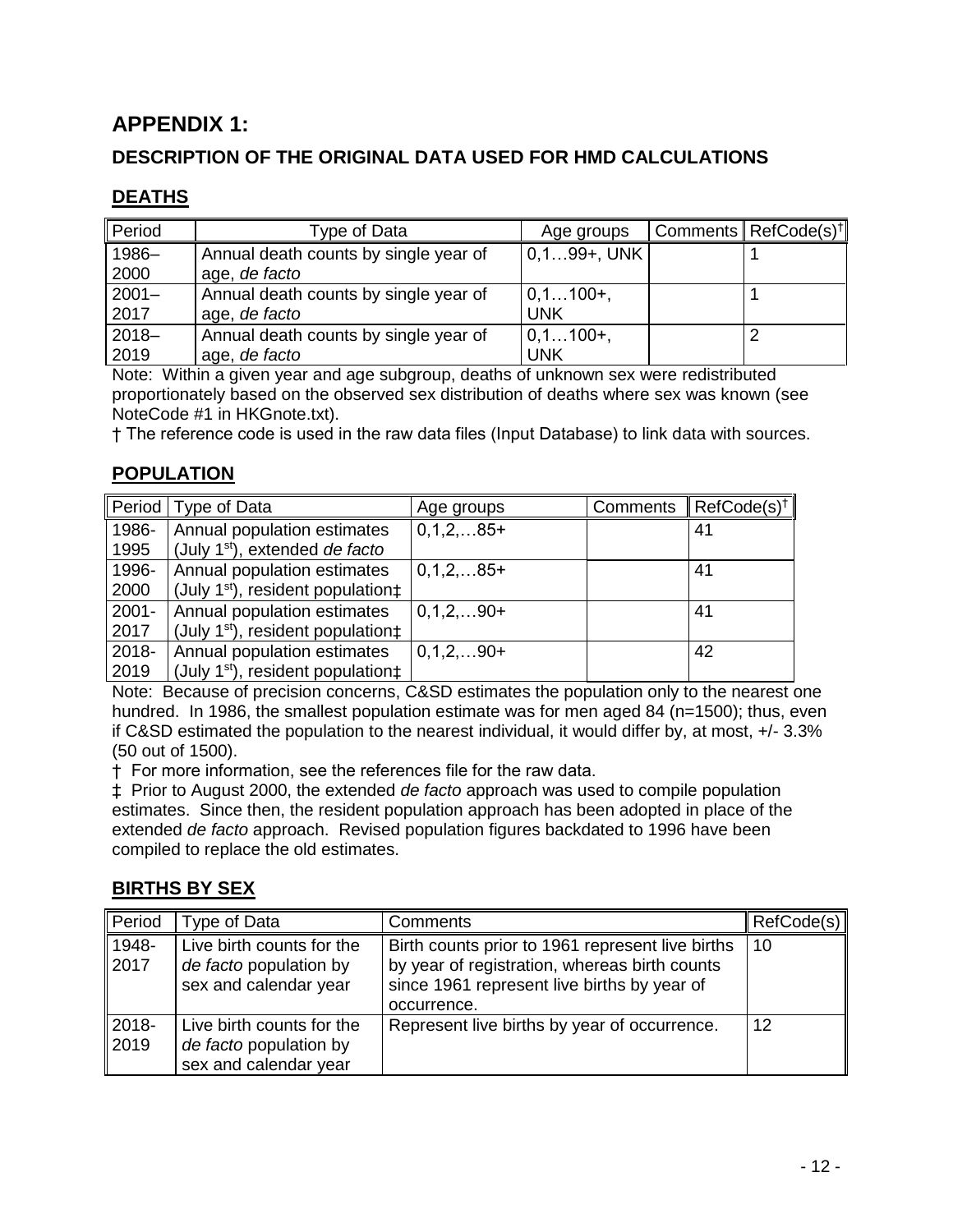# **BIRTHS BY MONTH**

| Period           | Type of Data                                               | Comments   RefCode(s) |
|------------------|------------------------------------------------------------|-----------------------|
| 1971-            | Live birth counts for the de facto population by month and | 11                    |
| 2017             | calendar year                                              |                       |
| 2018-            | Live birth counts for the de facto population by month and | 13                    |
| $\parallel$ 2019 | calendar year                                              |                       |